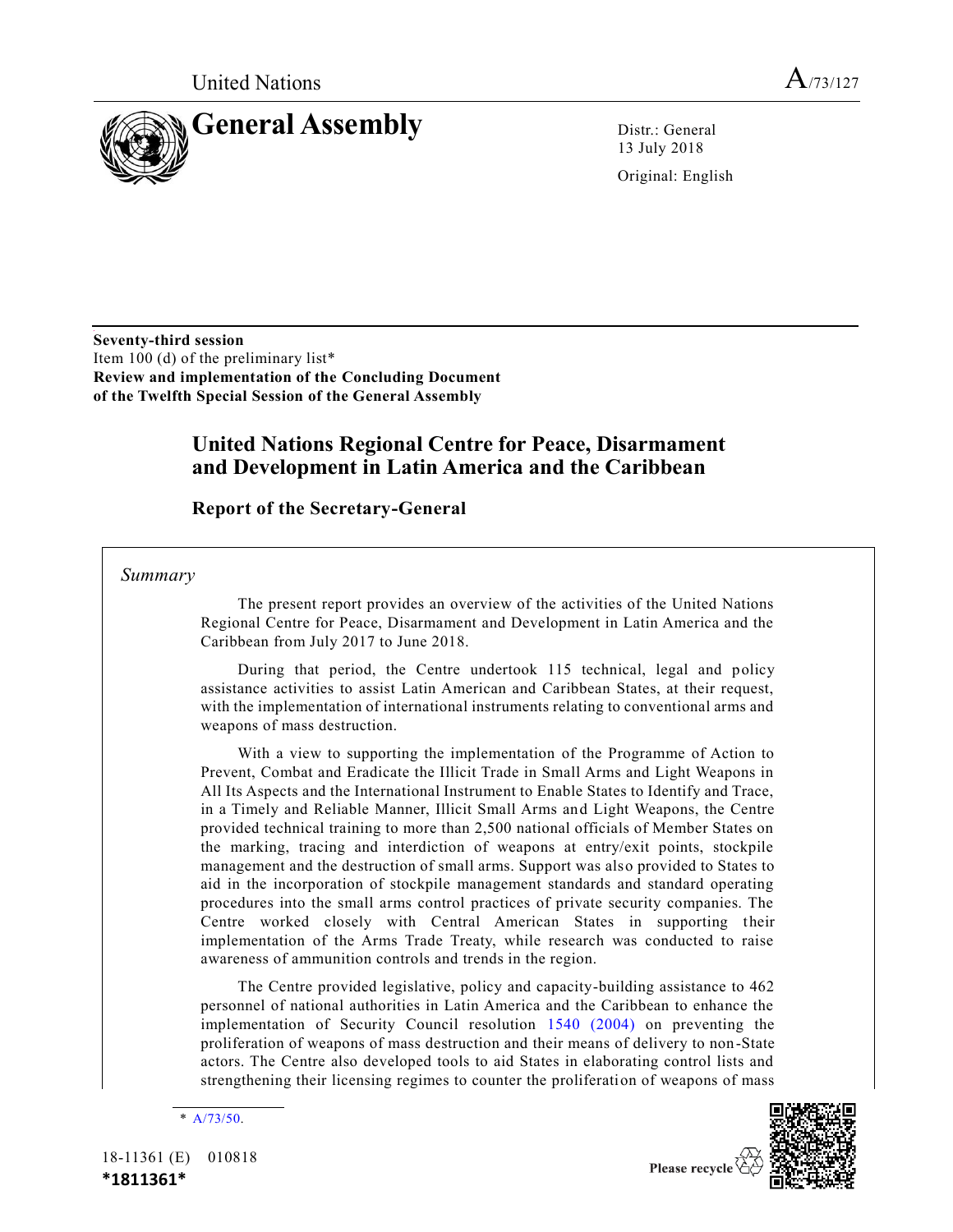destruction and delivered capacity-building assistance to prevent proliferation in the context of maritime and port security.

The Secretary-General expresses his gratitude to those Member States and other partners that supported the Centre's operation and programmes with financial and inkind contributions and calls upon those in a position to do so to make voluntary contributions to the Centre in order to sustain and further develop its activities in response to the increasing requests for assistance and cooperation by Member States in the region. The Secretary-General is particularly thankful to Peru for its longstanding support, as host country, for the Centre for more than 30 years.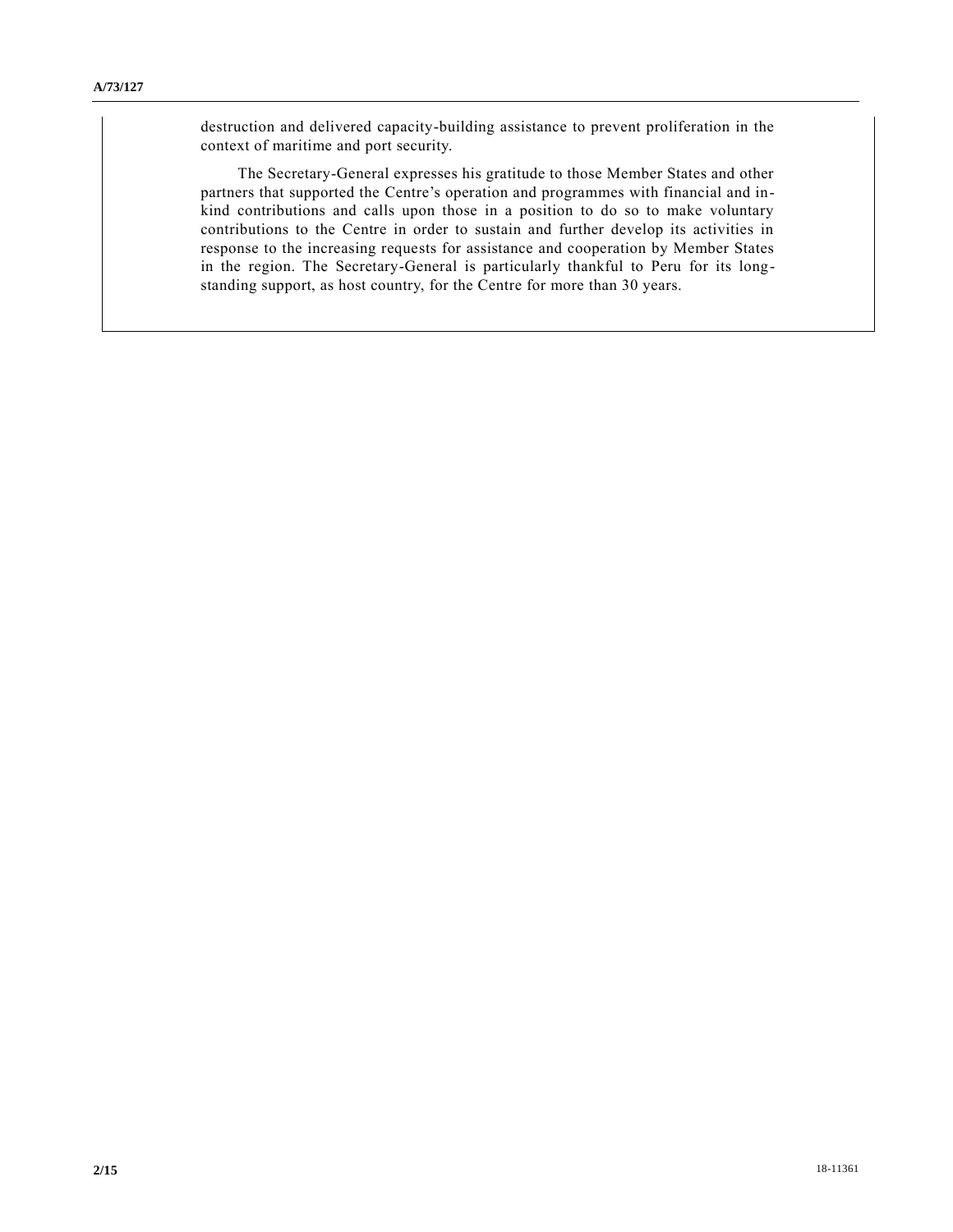## **I. Introduction**

1. In its resolution [72/61,](https://undocs.org/A/RES/72/61) the General Assembly reiterated its strong support for the role of the United Nations Regional Centre for Peace, Disarmament and Development in Latin America and the Caribbean in the promotion of peace, disarmament and development among its Member States and encouraged the Centre to further develop activities in all countries of the region in the areas of peace, disarmament and development and to provide, upon request and in accordance with its mandate, support to Member States' initiatives in those areas at the regional and subregional levels.

2. The General Assembly requested the Secretary-General to submit a report on the implementation of the resolution at its seventy-third session. In the present report, submitted pursuant to that request, the main activities carried out by the Centre from July 2017 to June 2018 are highlighted. A financial statement on the status of the trust fund for the Centre in 2017 is contained in the annex to the present report.

# **II. Functioning and mandate**

3. The Centre, located in Lima, was established in 1987, pursuant to General Assembly resolution [41/60](https://undocs.org/A/RES/41/60) J. It is mandated to provide, at their request, substantive support for the initiatives and other activities of the Member States in the region for the implementation of measures for peace and disarmament and for the promotion of economic and social development.

# **III. Main areas of activity**

4. During the reporting period, the Centre undertook 115 technical, legal and training assistance activities to support States in the region in their efforts to implement disarmament, non-proliferation and arms control instruments and adhere to international standards and norms in those fields. The following paragraphs provide an overview of the main areas of activity of the Centre. Further details are provided in subsequent sections.

5. In line with international standards, the Centre supported the destruction of 18,000 obsolete weapons in Peru and provided technical assistance to Colombia in the destruction of more than 3,600 weapons laid down during the first phase of implementation of the peace agreement. This historic process also led to the destruction of 1.7 million rounds of ammunition.

6. In efforts to support the law enforcement community to mitigate the diversion of weapons, the Centre delivered x-ray identification training to more than 80 frontline responders, resulting in four reported interdictions in countries in which the training courses had been delivered.

7. To promote international standards in the investigation and prosecution of firearms-related cases, the Centre built the capacity of more than 170 security sector officials from the Bahamas, Barbados, Belize, the Dominican Republic, Guyana, Jamaica, Saint Kitts and Nevis and Trinidad and Tobago. As a result of those specialized training courses, the first potential "match" in the Americas was identified in the International Criminal Police Organization (INTERPOL) Ballistic Information Network in 2017 between a firearm recovered in Belize and markings for Guatemala.

8. The Centre helped to enhance State capacity to apply relevant international physical security standards in managing arms and ammunition stockpile facilities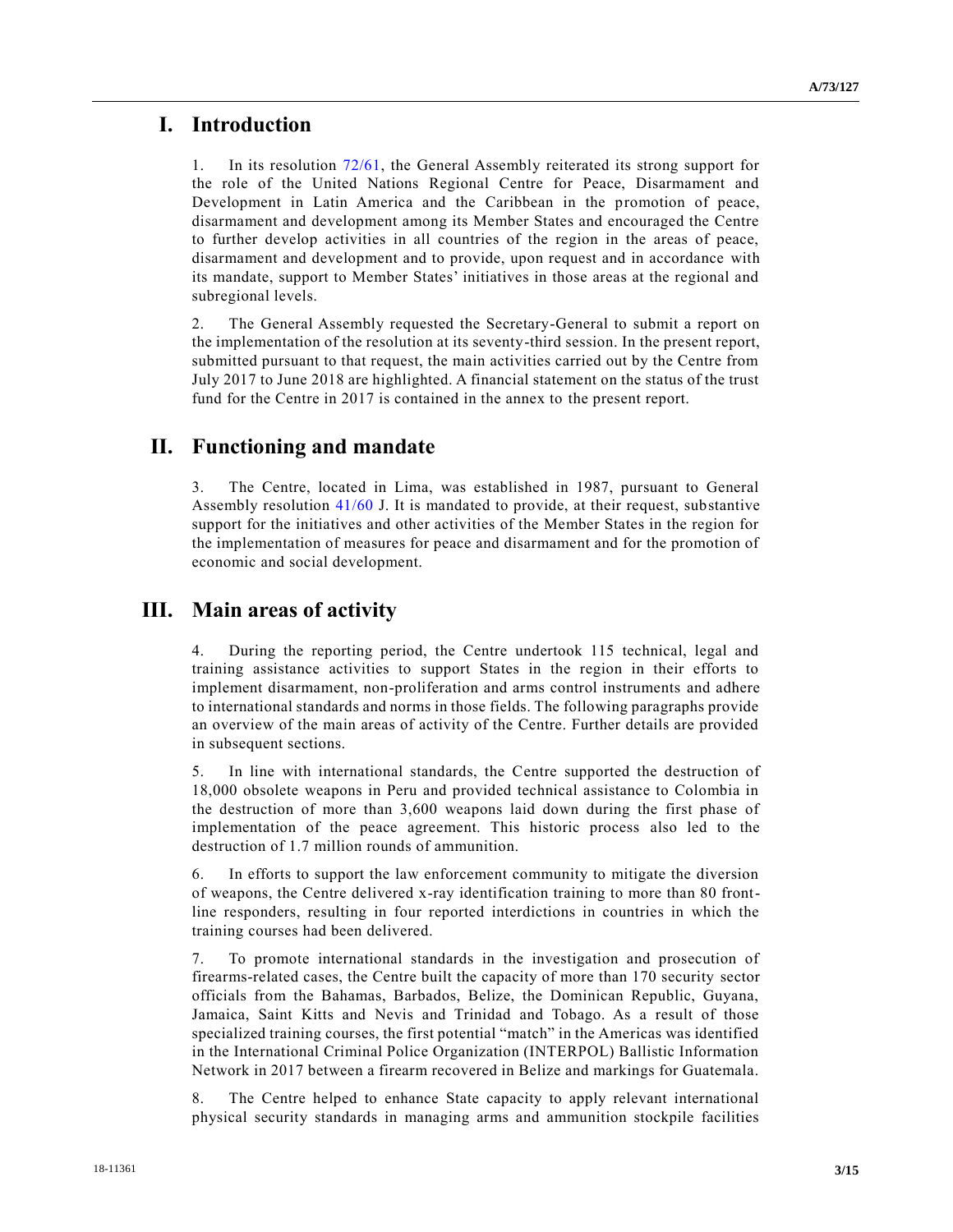among private security personnel, leading to a reduced risk of the weapons being diverted for illicit use.

9. Following the adoption of the 2030 Agenda for Sustainable Development, the Centre aligned its activities to implement and advance the Sustainable Development Goals, in particular Goal 16 ("Promote peaceful and inclusive societies for sustainable development, provide access to justice for all and build effective, accountable and inclusive institutions at all levels"), by engaging young people in measuring violence and insecurity through participatory indicators.

10. Furthermore, continuing a multi-agency project in northern Peru, the Centre worked with some 90 young people and adults to raise awareness about and seek solutions to the growing phenomenon of firearms possession and use in schools.

11. Feeding into public debate, the Centre published two new studies on ammunition control practices and trends in Latin America and the Caribbe an.

12. With a view to providing continuity to State efforts to implement the Arms Trade Treaty, the Centre offered training and technical assistance to 125 officials from Barbados, Costa Rica, El Salvador and Guatemala.

13. To support the implementation of Security Council resolution [1540 \(2004\),](https://undocs.org/S/RES/1540(2004)) the Centre assisted Antigua and Barbuda, Belize, the Dominican Republic, Grenada, Guyana, Peru, Suriname and Trinidad and Tobago in drafting new legislation and defining national priorities for national action plans. Its assistance resulted in the presentation of two national action plans by Belize and Peru.

14. Making use of recently produced guidelines on the development of national control lists, the Centre assisted the Dominican Republic in the adoption and creation of an operational focus list for the control of strategic goods. Likewise, the Centre developed guidelines for the adoption of standardized licensing protocols. Similar exercises were held on conventional weapons control in various Central American and Caribbean States.

15. Lastly, the Centre continued its efforts to promote the participation of women in disarmament, arms control and non-proliferation initiatives, in line with General Assembly resolution [65/69](https://undocs.org/A/RES/65/69) on the subject. Overall, the activities undertaken by the Centre reached some 1,000 women (37 per cent of total participation).

### **A. Public security programme**

#### **1. Providing technical assistance in weapons destruction**

16. In compliance with international instruments and norms, including the Programme of Action to Prevent, Combat and Eradicate the Illicit Trade in Small Arms and Light Weapons in All Its Aspects and the International Instrument to Enable States to Identify and Trace, in a Timely and Reliable Manner, Illicit Small Arms and Light Weapons (International Tracing Instrument), the Centre provided technical assistance to the Peruvian army in destroying and permanently removing from circulation more than 18,000 obsolete weapons, including firearms (pistols, revolvers, rifles, grenade launchers and machine guns) and parts and components of conventional arms (predominantly cannons of rocket launchers) in August 2017. Destruction activities were carried out in accordance with the generic standard operating procedures developed by the Centre on, among other things, handling and safety, equipment operations and independent monitoring and verification. Those standard operating procedures, transmitted through a training workshop for some 50 army officials, will serve as the basis for internal procedures of the Peruvian army to guide future destruction processes.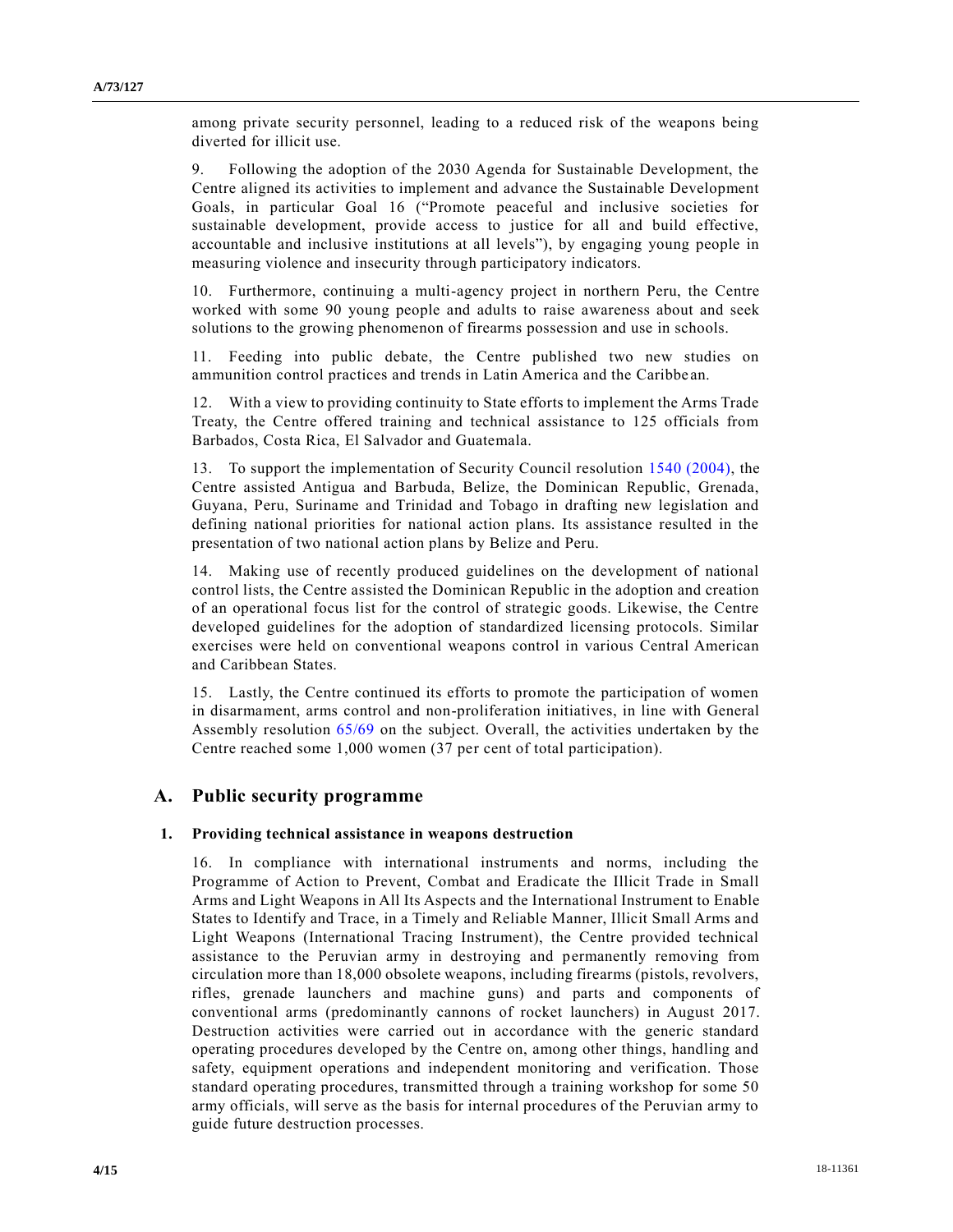#### **2. Supporting the Colombian peace process**

17. At the request of the United Nations Mission in Colombia, the Centre finalized its contribution to the "laying down of arms" component of the historic peace process negotiated between the Government and the Revolutionary Armed Forces of Colombia-People's Army. The Centre's support involved providing input into the logistical planning for the laying down of arms process and sharing its expertise on methods and techniques for the deactivation of small arms and light weapons. The Centre's assistance culminated in September 2017 with hands-on technical support in the destruction of some 9,000 small arms and 1,765,000 rounds of ammunition.

18. The initiative was the first time that the Office for Disarmament Affairs had contributed to a formal disarmament process in the region. The technical operating procedures developed by the Centre, which are based on international standards and best practices, including the International Small Arms Control Standards and the International Ammunition Technical Guidelines, were applied in the implementation of the peace agreement.

### **3. Supporting weapons interdictions through x-ray technology**

19. Since the establishment of the Centre in the region, the law enforcement community has been both a partner in, and recipient of, technical assistance from the Centre. The Centre continued to work with front-line responders to mitigate the diversion of weapons through training initiatives and the provision of practical tools.

20. More than 80 law enforcement officials from the Dominican Republic and Uruguay benefited from two specialized national training sessions in November 2017 and April 2018, respectively, intended to facilitate the interdiction of small arms, parts, components and ammunition trafficked through the mail, parcels and baggage. The course made use of the Centre's state-of-the-art x-ray identification guide developed in collaboration with the Switzerland-based Center for Adaptive Security Research and Applications. This pioneering guide provides postal, customs and border agents with the tools necessary to detect and identify weapons being illicitly shipped through the postal service. The guide will help to counter this new trafficking modality, which has gone virtually uncontrolled thus far.

21. The training courses had a clear impact in the field, with one interdiction reported in the Dominican Republic and three in Uruguay. The courses and tools represent examples of the practical work undertaken by the Centre in support of the implementation of the Programme of Action in the field with tangible and immediate results and impact.

#### **4. Improving small arms tracing capacity**

22. The Centre continued to support the strengthening of national ballistics systems in the Bahamas, Barbados, Belize, the Dominican Republic, Guyana, Jamaica, Saint Kitts and Nevis and Trinidad and Tobago with a view to combating illicit trafficking in small arms, light weapons and ammunition and reducing armed violence. That assistance also substantively contributed to State implementation of the Programme of Action and the International Tracing Instrument.

23. The Centre delivered specialized security sector training to some 130 officials from the above-mentioned countries in its promotion of international standards in the investigation and prosecution of firearms-related cases. The courses were focused on reinforcing standardized operational forensic procedures vis-à-vis the proper handling and processing of firearms-related evidence found at crime scenes. Adequate gathering of information and collection of physical evidence of firearms and ammunition depend on crime scene management and the chain of custody, as well as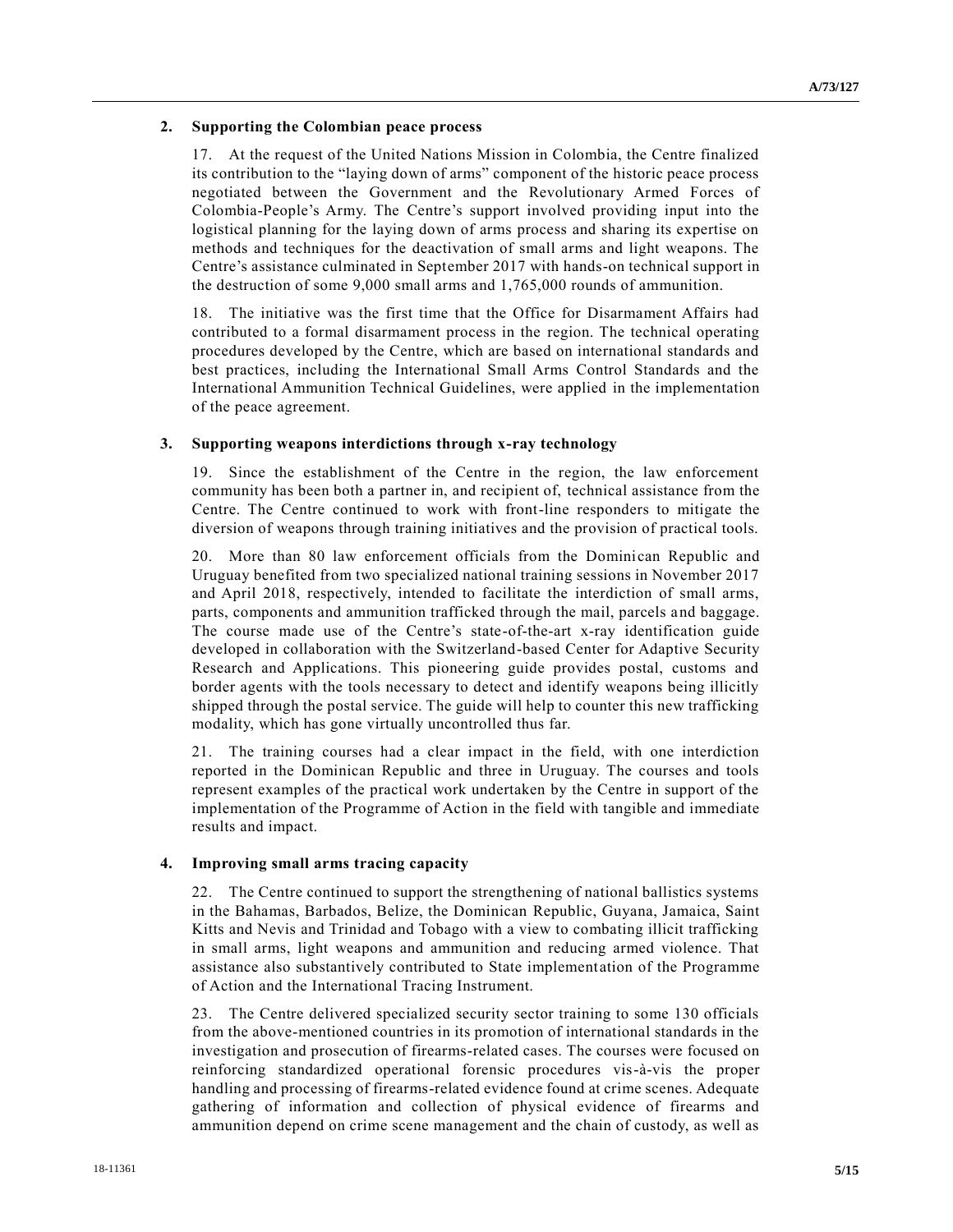on information that could subsequently be used in the criminal investigation, and substantially increase the probability that a perpetrator will be convicted and impunity reduced.

24. Contributing to harmonized efforts in developing a sound national strategy for the investigation and prosecution of firearms-related cases and illicit trafficking in firearms and ammunition, the Centre engaged in efforts to increase the capacity of close to 40 forensic examiners and laboratory personnel from the Bahamas, Barbados, Belize, Guyana and Trinidad and Tobago in the preparation of double -cast moulds, through on-site training and the donation of equipment. The resin-based moulds, or casts, represent exact replicas of a fired bullet or cartridge case extracted from a crime scene. By sending replicas across jurisdictions for comparison rather than original evidence, the chain of custody is undisturbed and the integrity of the real-life evidence is not jeopardized.

25. As a clear indicator of the impact of the training and improved sharing of information across jurisdictions, the first potential "match" in the Americas was identified in the INTERPOL Ballistic Information Network in 2017 between a firearm recovered in Belize with markings for Guatemala. Double casts were prepared from the test-fired cartridge cases from the weapon and sent to the National Institute of Forensic Sciences of Guatemala in April 2018 for confirmation. The Belizean authorities are awaiting the results of microscopic comparison for confirmation of the match.

26. To further improve the sharing of information between States, the Centre organized two subregional meetings on forensic ballistics, one in the Dominican Republic in August 2017 and the other in Peru in May 2018, reaching some 60 participants, including State representatives, experts and regional and international organizations. The events underscored the importance of high-quality management systems in laboratories in support of the Regional Integrated Ballistic Information Network and as an essential component in facilitating mutual assistance and effective collaboration in forensic examinations. High-quality management and sound national strategies allow States to develop and rely upon national systems to undertake and cooperate in confidential tracing.

27. To build capacity in regional forensic laboratories, improve the work output of ballistic experts and reduce risks while improving the long-term health and safety of staff, the Centre procured specialized equipment and technology for conducting testfires and functional testing for Belize, Guyana, Jamaica and Trinidad and Tobago. The state-of-the-art equipment, including refurbished indoor ranges and containerized test-fire ranges, contributes to the high-quality management of evidence and improved casework, thereby enhancing State capacity to meet marking and record keeping responsibilities under the International Tracing Instrument.

### **5. Standardized marking practices**

28. Pursuant to article 8 of the Protocol against the Illicit Manufacturing of and Trafficking in Firearms, Their Parts and Components and Ammunition, supplementing the United Nations Convention against Transnational Organized Crime, by which States are to require appropriate simple marking on each imported firearm, permitting the identification of the country of import and, where possible, the year of import and enabling the competent authorities of that country to trace the firearm, the Centre procured a laser marking machine in March 2018 to be able to provide technical and capacity-building assistance to States in the secondary marking of firearms, thus reinforcing tracing mechanisms in the region. The Centre undertook the first on-site mission in June 2018, using the marking machine in Trinidad and Tobago. There, the Centre not only contributed to initial dialogue among national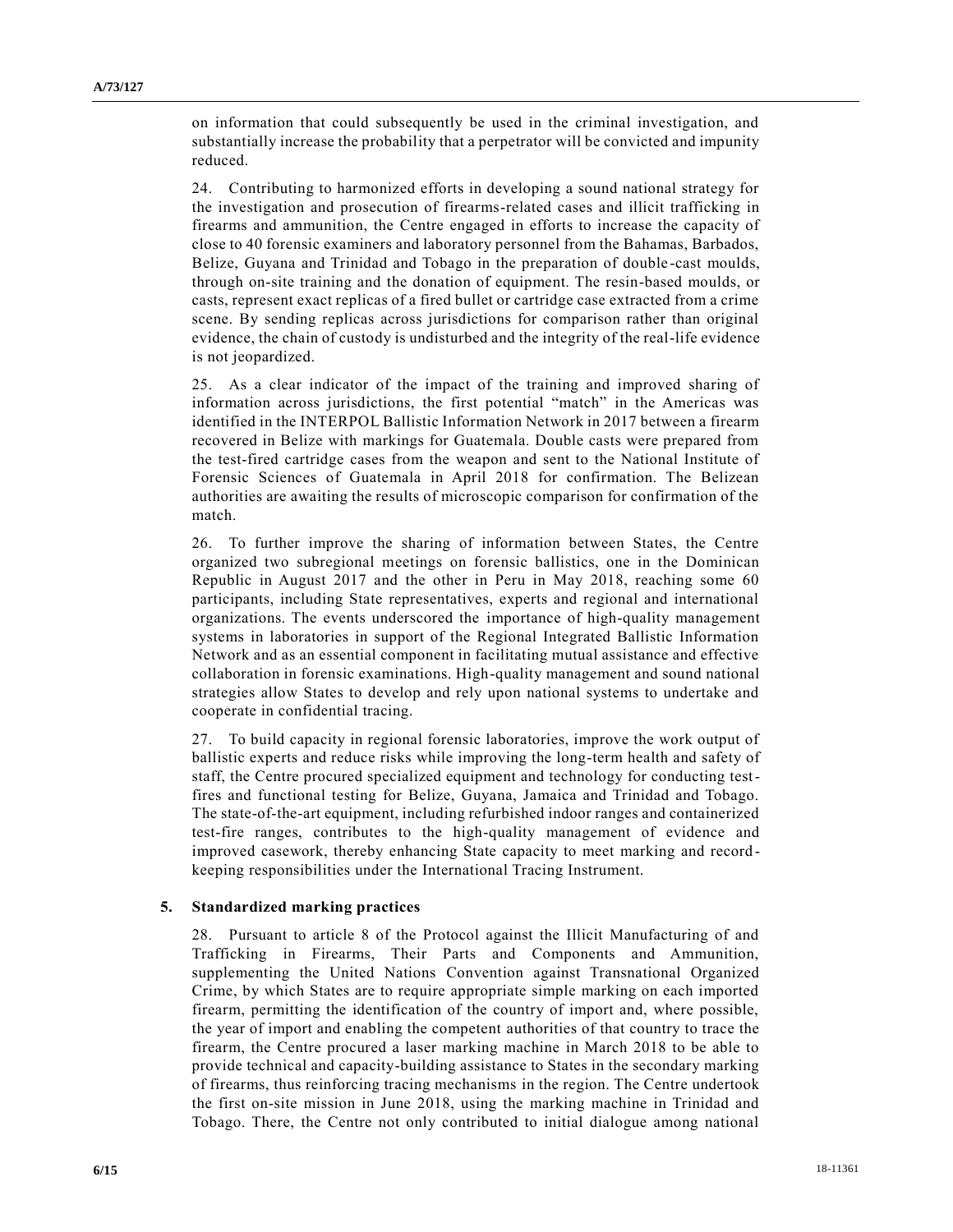authorities on secondary firearms marking, but also provided hands-on technical assistance by carrying out a pilot marking session on 21 and 22 June, with 12 participants.

#### **6. Promoting small arms control practices among private security companies**

29. International standards have also led to a joint project intended to strengthen the capacity of Colombia, the Dominican Republic, Guatemala, Jamaica and Mexico to control small arms under the ownership of private security companies and to promote good governance in the sector. The project, which was implemented in conjunction with the Geneva Centre for the Democratic Control of Armed Forces, is aimed at addressing the continuing increase in the privatization of security in the region through support for the application of the International Small Arms Control Standards, the International Ammunition Technical Guidelines and the International Code of Conduct for Private Security Service Providers.

30. If State capacity to apply these international physical security standards in the management of arms and ammunition in warehouses is increased, the risk of the weapons being diverted for illicit use is minimized. In that context, technical assistance was provided in Guatemala in July 2017 to aid in the incorporation of stockpile management standards and standard operating procedures into the small arms control practices of private security companies through the delivery of two technical workshops for 65 private security company employees in charge of overseeing and managing arms warehouses. In October 2017, Guatemala benefited from a Centre-led baseline assessment of the status of its private security sector, which included recommendations on addressing the challenges with regard to oversight and accountability, as well as small arms control in general.

31. To expand the geographical scope of the project in response to requests from States, the Centre and the Geneva Centre for the Democratic Control of Armed Forces launched private security company-based activities in Jamaica in November 2017 and in Mexico in March 2018. Both sets of activities — reaching more than 260 personnel from private security companies and national entities — included an executive seminar to raise awareness of private security regulations and small arms control, technical workshops on international standards vis-à-vis physical security and stockpile management and baseline studies similar to those carried out in Guatemala. In particular, in Jamaica, the Centre conducted voluntary assessments of armouries and storage facilities in two private security companies, making recommendations on measures that could be taken to comply with the International Small Arms Control Standards and the International Ammunition Technical Guidelines. In Mexico, the Centre carried out a second executive seminar and technical workshop on international standards for physical security and stockpile management on 27 June 2017.

32. Aware that the excessive use of force and firearms by private security company agents poses a problem to governance and security, the Centre incorporated the topic of use of force in the private security sector into its strategic approach to private sector outreach. In that context, the Centre, in association with the Geneva Centre for the Democratic Control of Armed Forces, organized three technical workshops for close to 100 personnel of national authorities in the three beneficiary Central American countries. The workshops served as a platform to generate debate on norms and policies on the use of force in the provision of private security services. Upon request, the Centre also held a round-table discussion on less lethal weapons for more than 60 representatives of government authorities in Mexico in May 2018, which was aimed at encouraging debates on the use of such devices by private security companies and their respective control and regulation regime, taking into account normative, legal and technical considerations. The Centre led sessions on the challenges posed and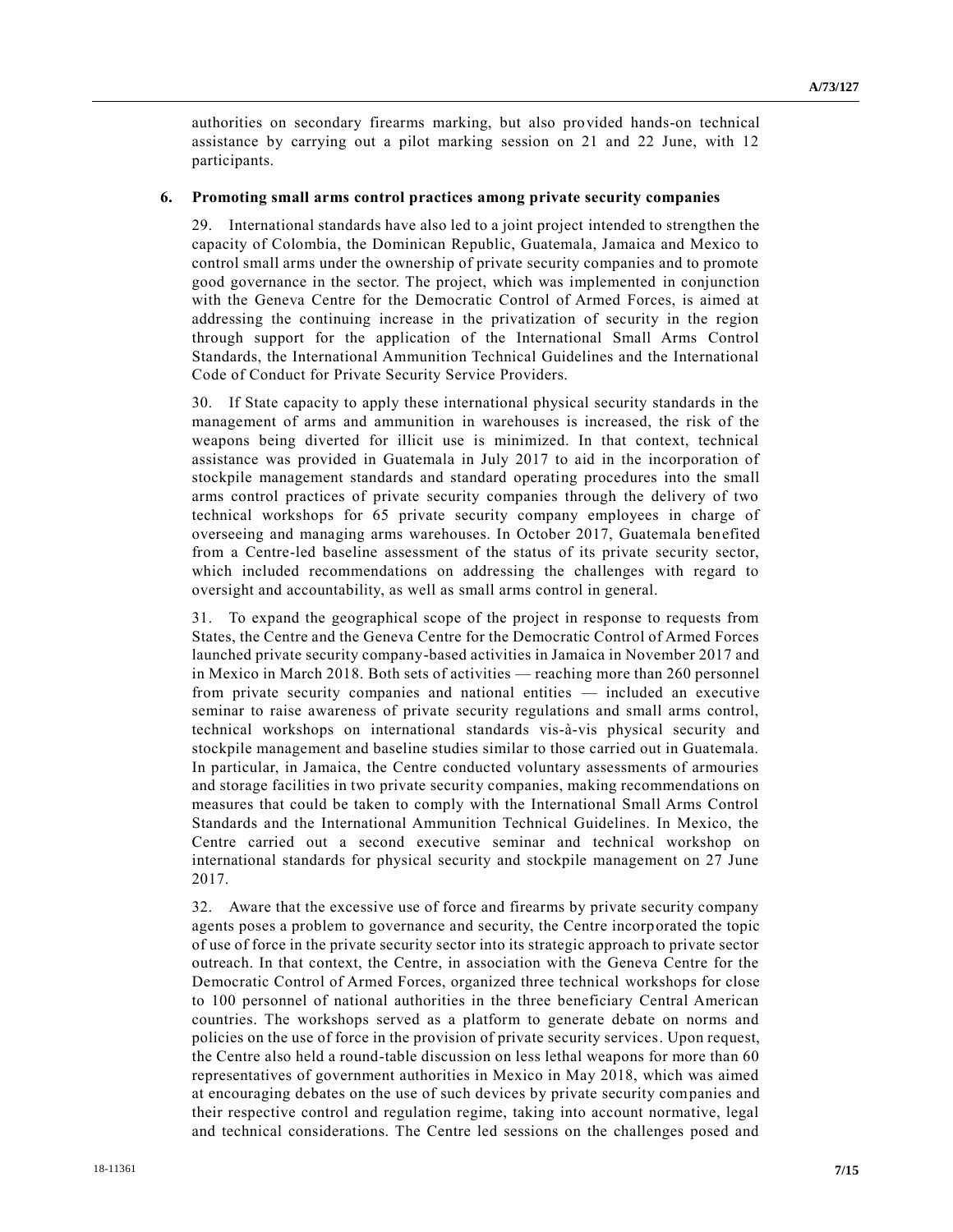opportunities offered by the use of alternative devices, such as less lethal weapons, in maintaining public order, for example when used by security agents while on duty, as well as the roles and responsibilities of Governments and the private sector in regulating the use of force in that field.

33. In that connection, legal workshops on less lethal weapons were conducted in Colombia in October 2017 and in the Dominican Republic in June 2018. They pertained to specific categories, definitions and classifications, including scope of use and effect. In Colombia, that technical information fed into national discussions on regulations vis-à-vis less lethal weapons. In addition, and with a view to assessing the most relevant technical dimensions from a regulatory and policy point of view, the Centre created a new technical classification guide for less lethal weapons, which will be formally presented in July 2018.

#### **7. Focusing on young people as agents of change to advance the implementation of the 2030 Agenda**

34. In the 2030 Agenda, it is recognized that children and young women and men are critical agents of change. In support of that assertion, the Centre, in collaboration with the United Nations Volunteers programme, implemented a project in 2017 to create spaces for young people to enhance their knowledge of Sustainable Development Goal 16 and engage in meaningful dialogue on peace, security and civic participation. More than 400 young volunteers from Colombia, Honduras, Peru and Trinidad and Tobago partnered with the Centre to develop some 200 communitybased indicators to measure progress in attaining target 16.4 ("By 2030, significantly reduce illicit financial and arms flows, strengthen the recovery and return of stolen assets and combat all forms of organized crime").

35. The indicators were presented to local authorities in all participating States as a means of gaining political influence for improved implementation and monitoring of Goal 16. The rigour with which the indicators were created and later presented showcased the transformation of the young volunteers into agents of change and disarmament, as called for by the Secretary-General in his agenda for disarmament, equipped to advocate the enforcement of local policies that respond to the securityrelated needs of their communities.

36. The link between young people and peace and security was also maintained through a multi-agency project in northern Peru. In December 2017, the Centre brought together close to 90 participants, including representatives of youth and parent associations, education boards and local and municipal governments responsible for citizen security, to tackle the growing phenomenon of firearms possession and use in schools. Thematic experts from Argentina, Costa Rica, Guatemala, Mexico and Peru shared lessons learned and best practices to contribute to programmatic development, while the Centre created momentum among stakeholders in identifying possible joint interventions and collaborative action to respond to the challenge.

37. In further efforts to work with young people in northern Peru, in November 2017 the Centre engaged nearly 80 university students in a dialogue aimed at identifying specific ways of mainstreaming gender perspectives into small arms control processes and public policy discourse on reducing armed violence. The incorporation of gender components is essential for all relevant small arms control initiatives and operations, at all stages, from information gathering and planning to implementation, monitoring and evaluation.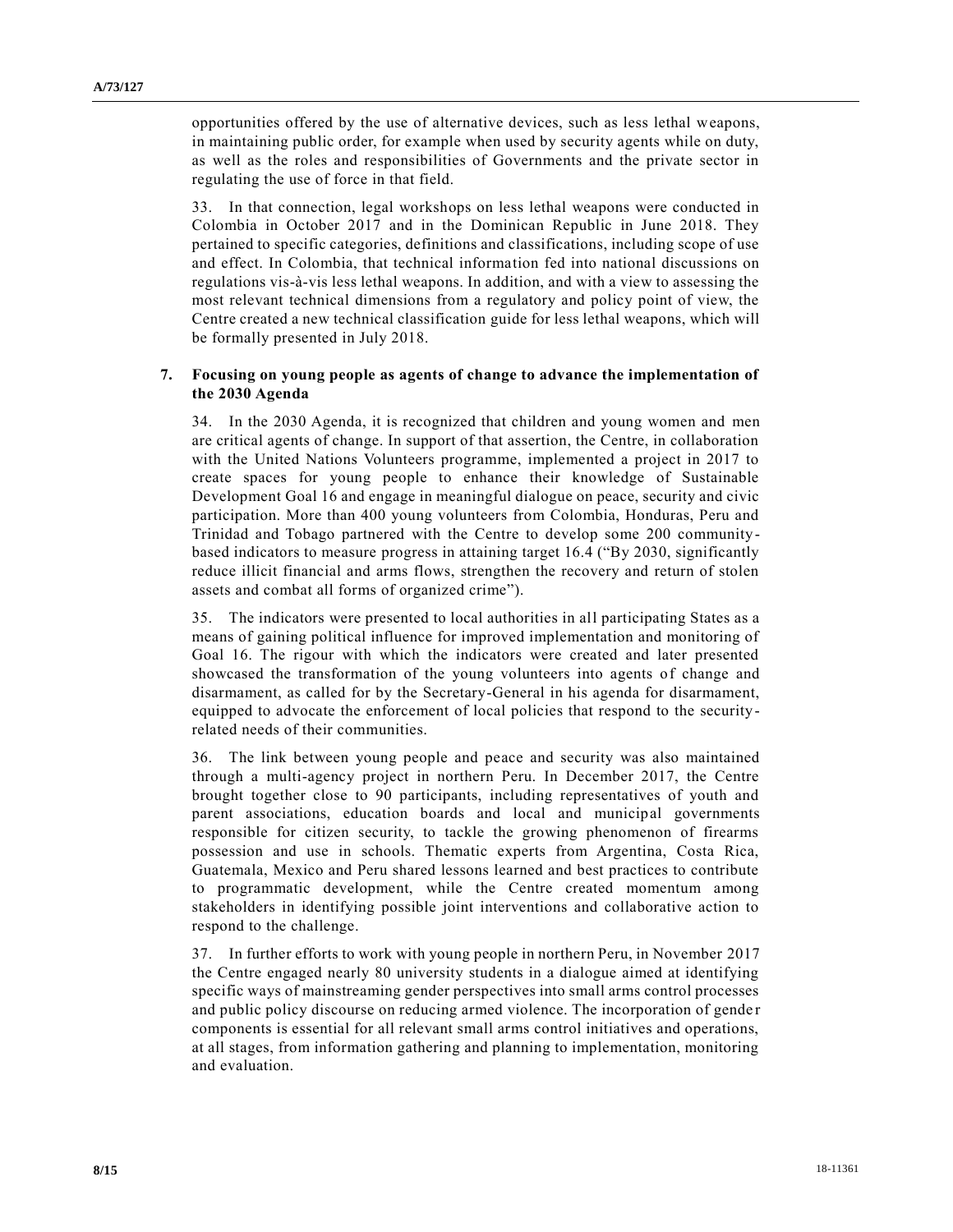#### **8. Symposium on women and security**

38. Pursuant to the recognition by the General Assembly in its resolution [65/69](https://undocs.org/A/RES/65/69) on women, disarmament, non-proliferation and arms control of the valuable contribution of women to practical disarmament measures, the Centre convened its first symposium on women and security in Peru in December 2017. More than 40 women from the region dedicating their work to advancing the global peace and security agenda participated in the symposium, which provided a forum to present future strategies of the United Nations system to promote women and security in the region, to deliberate on how the 2030 Agenda and the Sustainable Development Goals could contribute to improving the lives of women in the region and to explore approaches to strengthening arms control to that end. Throughout the event, ample time was dedicated to identifying and sharing new ideas on empowering women working in the fields of peace and security.

39. The symposium also served as a platform to launch the Centre's publication entitled "Forces of change III", in which Latin American and Caribbean women share experiences on disarmament, security and the implementation of the Sustainable Development Goals. Highlighted therein is the importance of women as policymakers, diplomats, security officers, justice officials and representatives of civil society organizations, among other things, in advancing their roles. Women's valuable contributions to and leadership in achieving sustainable peace and development are recognized.

40. As a means of maintaining the momentum generated, the Centre launched a related professional networking page, which will serve as a "go-to" site to stay in touch with other women working in the security field and to exchange information on relevant work-related issues.

41. In the light of that unique gathering of women professionals from the region and beyond, the Centre presented a legal study to cross-reference small arms legislation with domestic violence provisions in Peru. It included a recommendation to incorporate into small arms legislation restrictions on the acquisition of guns and ammunition by anyone convicted of domestic and/or interpersonal violence. After the presentation, there were discussions on the importance of enhancing the gender accountability of policy and legal responses to illicit small arms trafficking.

#### **9. Raising awareness of ammunition controls and trends in the region**

42. During the past two decades, controls on small arms and light weapons have been strengthened by the adoption of a set of key international instruments and recently highlighted in target 16.4 of the Sustainable Development Goals. Nevertheless, while controls on the production and sale of weapons are becoming more stringent, those on ammunition are lagging. Hence, in efforts to support States in their disarmament and arms control efforts in general and in preventing and combating ammunition proliferation in particular, the Centre conducted a study on ammunition control practices in the region, navigating through the international instruments, standards, guidelines and practices vis-à-vis ammunition controls with a view to making security frameworks more rigorous and comprehensive. In its conclusion, the Centre outlined a way forward for Latin American and Caribbean Governments, regional and subregional bodies, the United Nations system, donor countries and civil society through recommendations on practical measures to improve ammunition controls at the regional and international levels.

43. In a parallel initiative, the Centre launched a second study, focusing on ammunition trends in the region, to raise international awareness of the impact of ammunition proliferation in undermining public security and, consequently, to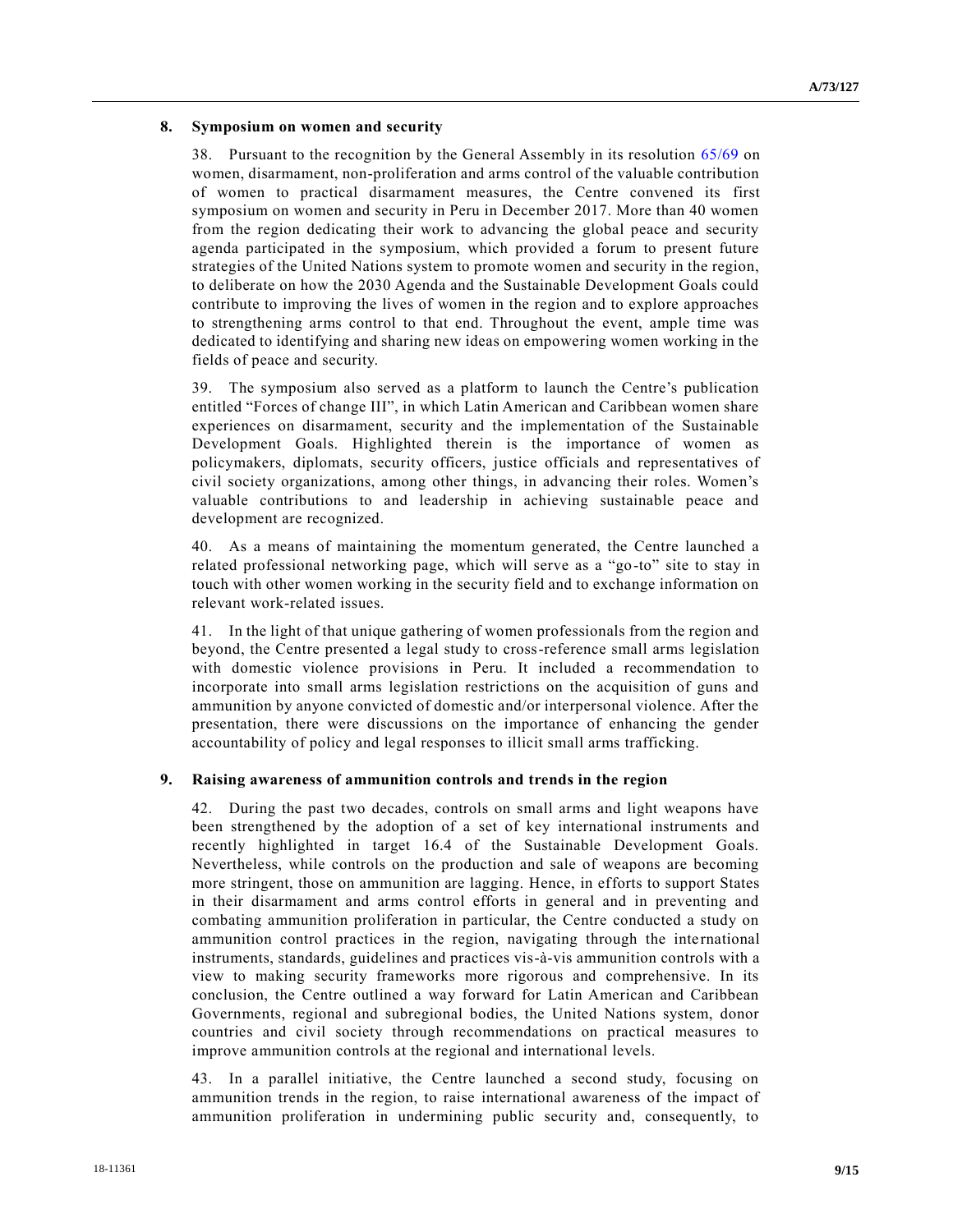generate a comprehensive analysis of relevant information and intelligence in efforts to combat firearms-related crime. The study benefited from a 10-day on-site visit to the Dominican Republic in March 2018 during which the Centre was given access to data on ammunition seizures conducted by the national customs authorities. Through that real-life analysis, the Centre was able to create a "profile" (date, location, type of incident, gender of victims and perpetrators, calibre, length, import marking and brand/manufacturer) of ammunition found at crime scenes in the country throughout 2017 and to incorporate it into the Centre's in-house data systematization methodology.

44. The results of both studies were presented at side events on the margins of the third United Nations Conference to Review Progress Made in the Implementation of the Programme of Action to Prevent, Combat and Eradicate the Illicit Trade in Small Arms and Light Weapons in All Its Aspects, held in New York in June 2018.

45. The Centre and the Conventional Arms Branch of the Office for Disarmament Affairs undertook two back-to-back regional meetings in Peru and Trinidad and Tobago in February 2018 for some 90 national officials to prepare States for the third Review Conference.

## **B. Supporting the implementation of multilateral instruments relating to conventional arms and weapons of mass destruction**

### **1. Arms Trade Treaty**

46. The Centre continued to support the strengthening of State implementation of the Arms Trade Treaty through training courses and technical assistance provided to some 130 government officials. The Centre supported three States in the region in complying with their reporting obligations under the Treaty by convening a subregional workshop in Barbados in July 2017 and five technical workshops, in El Salvador in November 2017 and January and April 2018, and Guatemala in February and April 2018, dealing with topics ranging from the identification of conventional weapons, ammunition, parts and components to the step-by-step creation and identification of the main functions of national control systems under the Treaty.

47. In addition, as a result of Treaty-related joint efforts by the Centre, the Arias Foundation for Peace and Human Progress, the Ministry of Foreign Affairs of Costa Rica and the German Federal Office for Economic Affairs and Export Control, Costa Rica formally established its Treaty national control system through a presidential decree. The Centre's support included the launching of its Treaty implementation course in October 2014, and participation in subsequent activities led by the German Federal Office, and the provision of specific assistance towards the conformation of the system in May 2016. As a complementary step, Costa Rica is finalizing its national control list in alignment with the Treaty's provision calling for the development of an effective and transparent national control system.

48. As in previous reporting periods, the Centre provided legal support to El Salvador in November 2017 by holding a legislative round-table discussion for 25 representatives of six ministries and agencies to review the minimum normative requirements for the national legal architecture to fully comply with the provisions of the Arms Trade Treaty. Discussions revolved around the content of the specific legislation, possible regulatory gaps and a new draft decree aimed at creating a national authority for the Treaty. The Treaty-related assistance delivered to both countries is funded by the voluntary trust fund for the Treaty. The over all aim of the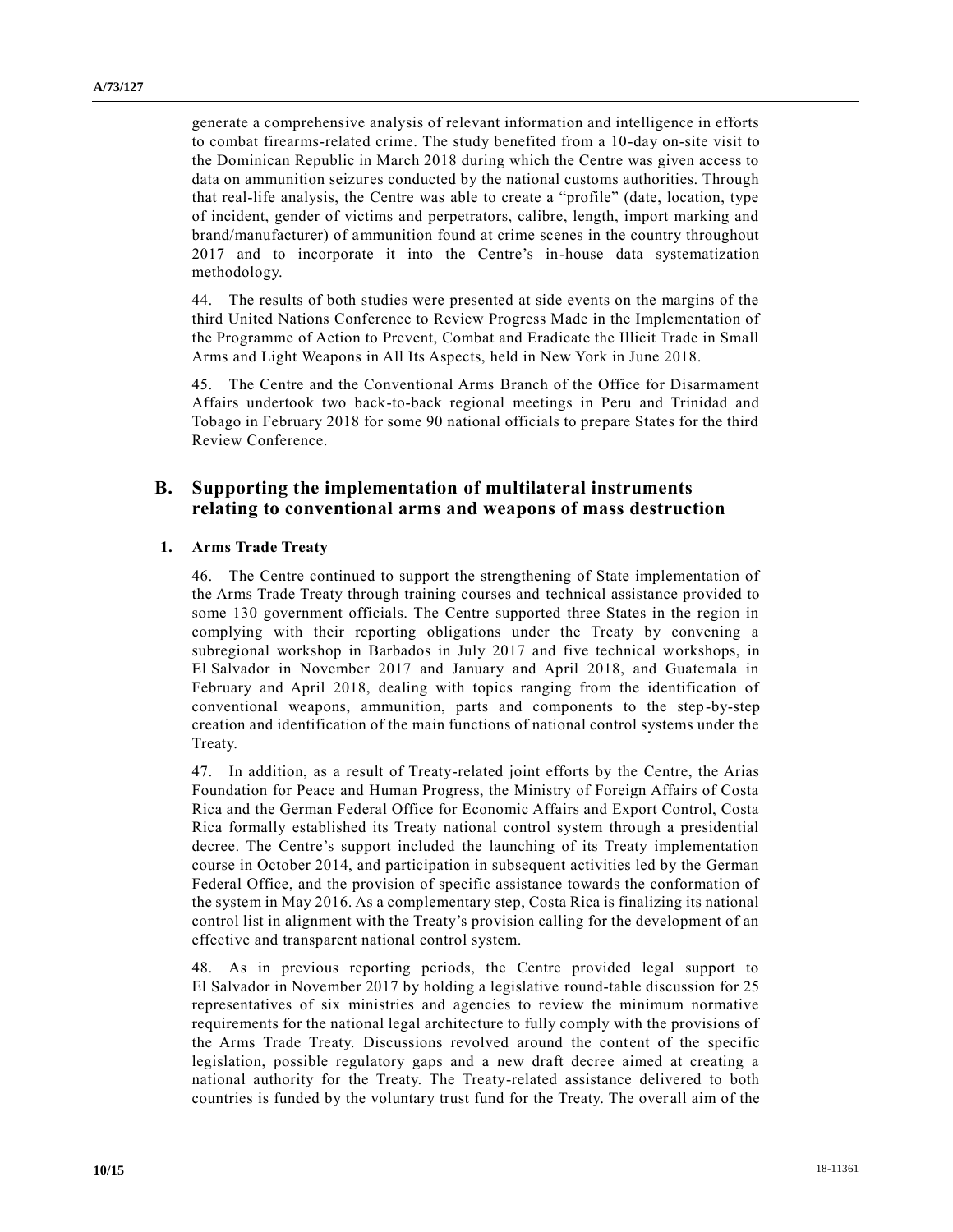projects is to provide continuity to State efforts to implement the Treaty, with the Centre acting as the main implementing partner.

49. International partners continued to call upon the Centre to share its expertise relating to the Treaty. For example, in efforts to support the European Union Arms Trade Treaty outreach project, the German Federal Office for Economic Affairs and Export Control continued to look to the Centre to contribute to national dialogue on the development of Treaty road maps, with particular focus on export control lists, licensing systems, risk assessments and diversion prevention. In addition, the Centre provided technical support to launch an academy on the Treaty for Latin America, organized by Control Arms in Mexico in April 2017, and participated in the seventh meeting of the expert group on the implementation of the Treaty, convened by Saferworld in Canada in May 2017.

#### **2. Security Council resolution [1540 \(2004\)](https://undocs.org/S/RES/1540(2004))**

50. The Centre provided support to eight States in the region in their implementation of Security Council resolution [1540 \(2004\).](https://undocs.org/S/RES/1540(2004)) The support included legal assistance in drafting processes pertaining to weapons of mass destruction, technical guidance in the elaboration and/or implementation of national action plans, specialized capacity building assistance and tools and the promotion of regional dialogue on issues of non-proliferation concern.

51. Thanks to the support provided by the Centre and its partners (the group of experts of the Security Council Committee established pursuant to resolution [1540](https://undocs.org/S/RES/1540(2004))  [\(2004\)](https://undocs.org/S/RES/1540(2004)) and the Caribbean Community) during the previous reporting period, both Belize and Peru formally presented their national action plans to the Committee in July 2017. Likewise, important advances were made, with the help of the Centre, in Guyana and Suriname in the consolidation of their plans. The national authorities from both countries committed themselves to continuing to develop the plans and eventually submit them to the Committee. The Centre provided Guyana, in August 2017, and Antigua and Barbuda, in July 2017, with national legal studies co ntaining recommendations on how to more closely align their national legislative frameworks with their obligations under resolution [1540 \(2004\).](https://undocs.org/S/RES/1540(2004))

52. The need to strengthen regulatory frameworks to improve the implementation of the resolution was identified in the national action plans of various beneficiary States. In response, the Centre organized a workshop to introduce instruments pertaining to weapons of mass destruction to close to 50 participants from relevant ministries in August 2017, which was followed up in August 2017 by its providing technical support to more than 20 national authority personnel in Peru in developing a draft law on improved harmonization between national legislation and the obligations found in the Convention on the Prohibition of the Development, Production and Stockpiling of Bacteriological (Biological) and Toxin Weapons and on Their Destruction. In March 2018, the Dominican Republic announced the approval of its bill relating to weapons of mass destruction and requested the Centre's ongoing assistance to develop complementary regulations.

53. With the purpose of facilitating dialogue at the subregional level among Member States and regional organizations on the implications of a future fissile material cutoff treaty, the Centre and the Geneva-based branch of the Office for Disarmament Affairs delivered two training workshops in Peru (19 and 20 March 2018) for Latin American States and in Trinidad and Tobago (21 and 22 June 2018) for Caribbean States, reaching some 40 participants. The purpose of the workshops was to increase the capacity of States to participate in potential future negotiations on a fissile material cut-off treaty and to discuss the relationship of the future treaty with existing global and regional instruments.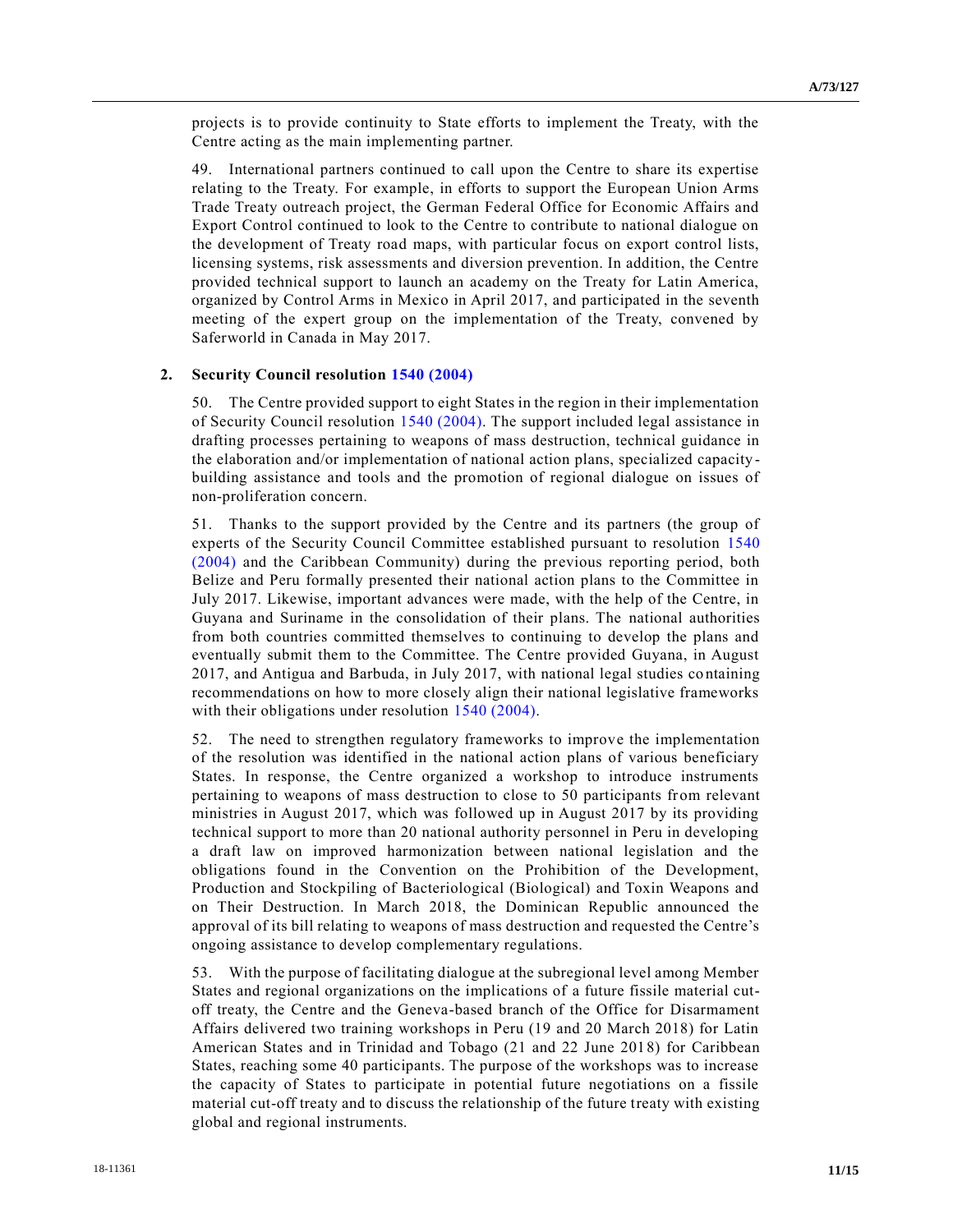54. Practical training has also been identified as a top priority for many countries in the region seeking to improve the practical enforcement of obligations pertaining to weapons of mass destruction. As a result, the Centre conducted numerous joint specialized training courses, targeting some 140 national authority personnel. In Peru, the Centre collaborated with the International Maritime Organization in September 2017 to boost the country's capacity to tackle issues of concern with regard to proliferation within the ambit of maritime and port security through practical tabletop exercises. In March 2018, in the Dominican Republic and Trinidad and Tobago, the Centre delivered targeted training, in collaboration with the Federal Bureau of Investigation of the United States of America, to 93 front-line national authority personnel on explosives and hazardous materials, with a special focus on improvised explosive devices and explosive precursor chemicals commonly found in the region. Moreover, a nine-country Caribbean-wide regional workshop was held in the Dominican Republic in November 2017, in collaboration with the World Customs Organization, on bolstering strategic trade control enforcement. Training inc luded how to detect materials and technology pertaining to weapons of mass destruction, so as to support State implementation of resolution [1540 \(2004\).](https://undocs.org/S/RES/1540(2004))

55. On the basis of requests by Grenada and Trinidad and Tobago for support in strengthening relations with industry in the field of weapons of mass destruction, the Centre hosted two national industry stakeholder workshops in July 2017 to introduce to 39 personnel in the sector topics pertaining to the proliferation of weapons of mass destruction and increase awareness about dual-use goods and technologies. In February 2018, the Centre launched its newly developed licensing guide at the national level in Trinidad and Tobago. It was formally launched at the regional level at a regional seminar on the implementation of resolution [1540 \(2004\)](https://undocs.org/S/RES/1540(2004)) held in the Dominican Republic in March 2018, with the participation of 65 national personnel from beneficiary States. The guide serves as the most recent regulatory tool in the Centre's toolkit of products to boost the implementation of the resolution throughout the region and complements the Centre's guide to control lists, which was formally launched during a regional seminar on strategic trade and border controls held in Peru in April 2017.

56. The Centre's assistance with control lists continued to bear fruit, with the Dominican Republic launching the region's first control list at the national level in March 2018. Likewise, specific technical support was provided to Belize in October 2017 and Trinidad and Tobago in February 2018, targeting 42 national authority personnel to aid in their process of developing control lists that are compliant with resolutio[n 1540 \(2004\).](https://undocs.org/S/RES/1540(2004)) The list is intended to provide front-line trade control officials with a functioning, easy-access tool for enhanced control over strategic trade and to bring States' national control lists — containing items from the main strategic trade control regimes — into compliance with the resolution.

## **IV. Staffing, financing and administration**

## **A. Finances**

57. In accordance with General Assembly resolution [41/60](https://undocs.org/A/RES/41/60) J, the Centre was established on the basis of existing resources and voluntary contributions made by Member States and interested organizations for its core and programme activities. In 2017, voluntary contributions to the Centre's trust fund were received in the amount of \$1,484,911. The Secretary-General expresses his gratitude to the Centre's donors, in particular the Governments of Canada, Germany, Sweden and the United States, and to the Arms Trade Treaty voluntary trust fund and the German Federal Office for Economic Affairs and Export Control for their ongoing financial support. Those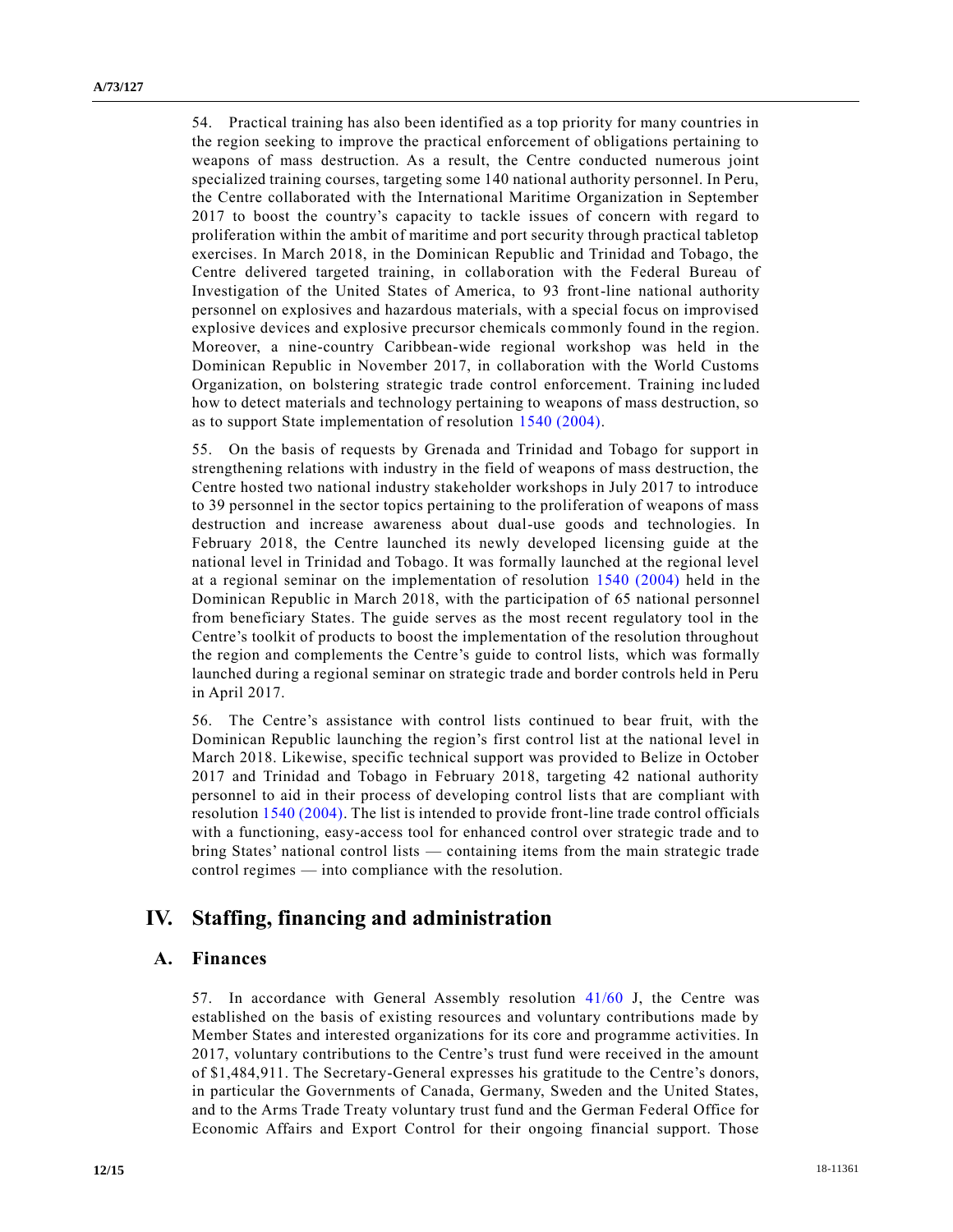contributions enabled the Centre to continue to assist Member States in the region, at their request.

58. The Secretary-General also expresses his appreciation to Mexico, Panama and Peru for their financial contributions to the Centre. He continues to encourage financial and in-kind contributions to the Centre from Latin American and Caribbean States as a clear indication of the value that Member States place on the Centre's expertise and technical assistance.

59. The Secretary-General wishes to thank all States and partners for their generous contributions to and support for the Centre and encourages their continuous s upport to ensure that the Centre can continue to provide technical and capacity-building assistance to Member States in the region, at their request, in fulfilment of its mandate. Information on the status of the trust fund for the Centre for 2017 is contained in the annex to the present report.

### **B. Staffing and administration**

60. The regular budget of the United Nations funds the posts of one Senior Political Affairs Officer/Director of the Centre (P-5), one Political Affairs Officer (P-3) and one General Service staff member (G-7, Local level).

61. Project personnel posts are funded through voluntary contributions. The Centre recruited additional programmatic support personnel for its public security and non-proliferation and arms control programmes. International consultants were contracted to support the Centre's private security-focused initiatives, the destruction project in Peru and the research project on ammunition control practices and trends in the region, as well as to assist with the development of new tools and guides aimed at supporting the implementation of instruments relating to small arms and weapons of mass destruction, including resolution [1540 \(2004\).](https://undocs.org/S/RES/1540(2004))

## **V. Conclusion**

62. The Centre undertook 115 substantive activities to support States in their implementation of the Programme of Action, the International Tracing Instrument, the Arms Trade Treaty, Security Council resolution [1540 \(2004\)](https://undocs.org/S/RES/1540(2004)) and General Assembly resolution [65/69.](https://undocs.org/A/RES/65/69) 

63. The Centre continued to expand its technical assistance in areas ranging from improving tracing capabilities to supporting weapons destruction processes, including that in Colombia. The Centre also continued to support young people in becoming agents of action in supporting the implementation of the 2030 Agenda and measuring progress made in implementing target 16.4 of the Sustainable Development Goals. Moreover, States received assistance in strengthening their national frameworks on import/export controls for conventional weapons and dual-use goods, as well as small arms control mechanisms within the private security sector. The Centre supported States in their efforts to prevent the proliferation of weapons of mass destruction through the provision of legal assistance and capacity-building workshops, including on maritime and port security. Useful and practical tools created by the Centre were also put to use by beneficiary States to aid in strengthening trade controls, while research papers contributed to the elaboration of programmes and policies on improving ammunition controls.

64. The Centre promoted the participation and role of women in disarmament, non-proliferation and arms control by ensuring a maximum number of female participants at all its events, reaching some 1,000 women. In that context, the Centre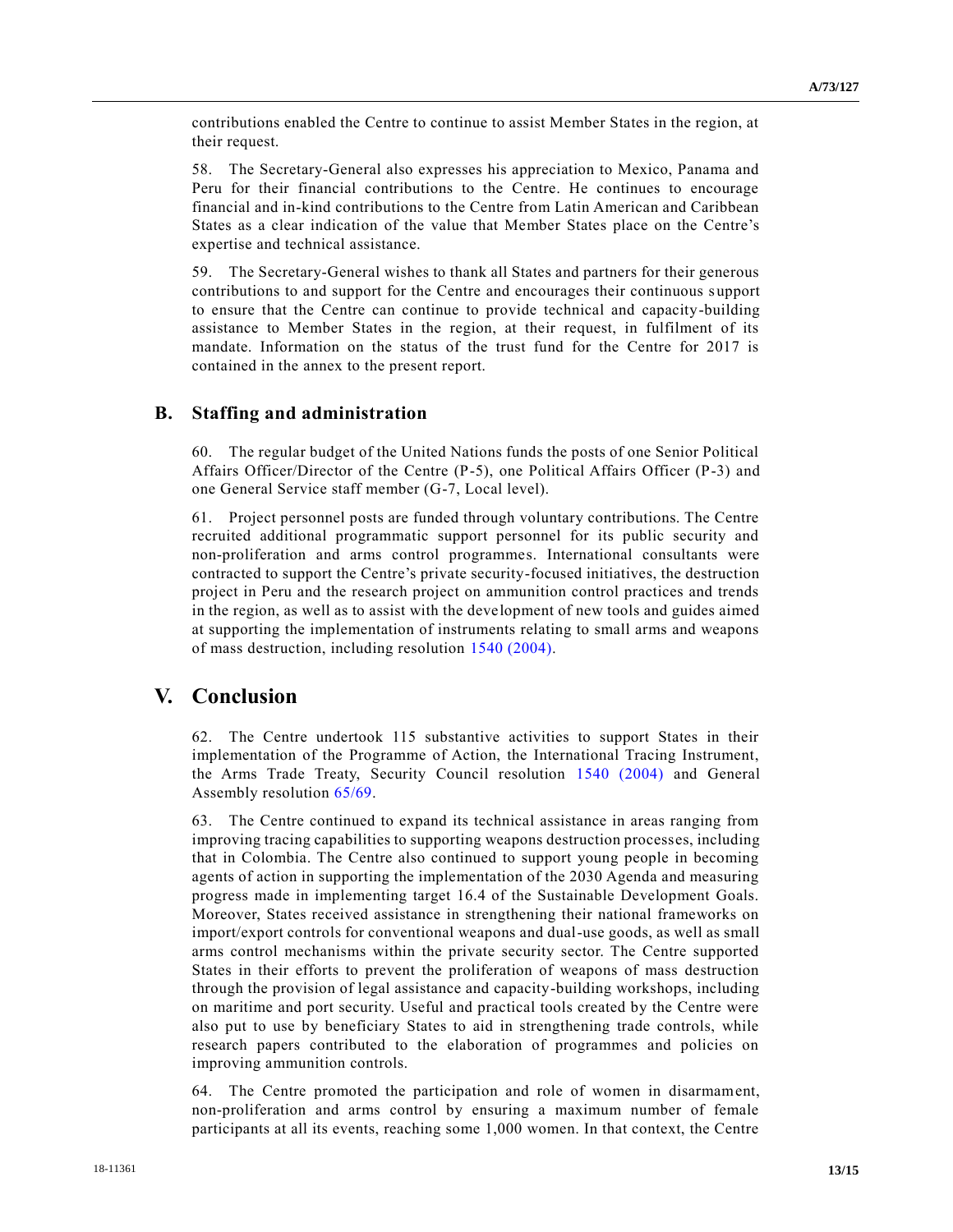implemented a project aimed at promoting the implementation of General Assembly resolution [65/69](https://undocs.org/A/RES/65/69) at the regional level.

65. The Secretary-General reiterates his call upon those Member States and other partners in a position to do so to provide the Centre with the financial and in -kind support, including direct financial contributions from Latin American and Caribbean States, necessary for it to continue to carry out its mandate effectively and serve the needs of Member States in the region. The Secretary-General also encourages States to continue to fully utilize the Centre's expertise and experience in their joint efforts to promote peace, security and disarmament in the region.